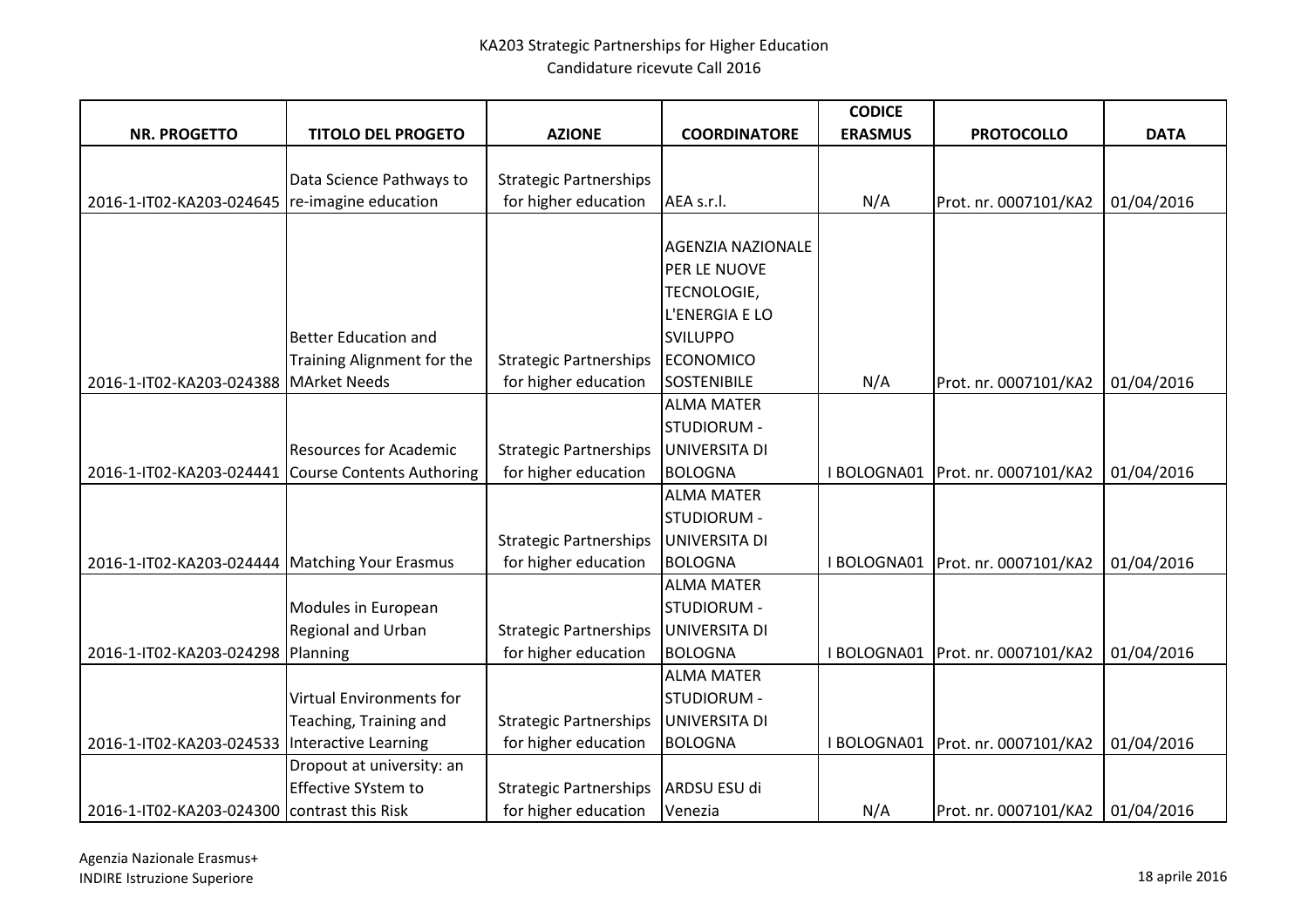|                                             |                                |                               |                          | <b>CODICE</b>  |                       |             |
|---------------------------------------------|--------------------------------|-------------------------------|--------------------------|----------------|-----------------------|-------------|
| <b>NR. PROGETTO</b>                         | <b>TITOLO DEL PROGETO</b>      | <b>AZIONE</b>                 | <b>COORDINATORE</b>      | <b>ERASMUS</b> | <b>PROTOCOLLO</b>     | <b>DATA</b> |
|                                             | <b>European Correctional</b>   |                               |                          |                |                       |             |
|                                             | Justice Law Clinic for         | <b>Strategic Partnerships</b> | Associazione             |                |                       |             |
| 2016-1-IT02-KA203-024086                    | Fundamental Rights             | for higher education          | Antigone Onlus           | N/A            | Prot. nr. 0007101/KA2 | 01/04/2016  |
|                                             |                                |                               | Conférence               |                |                       |             |
|                                             |                                |                               | Permanente de            |                |                       |             |
|                                             | Formation Internationale à     | <b>Strategic Partnerships</b> | l'Audiovisuel            |                |                       |             |
| 2016-1-IT02-KA203-024603                    | l'Ecriture de Séries TV        | for higher education          | Méditerranéen            | N/A            | Prot. nr. 0007101/KA2 | 01/04/2016  |
|                                             |                                |                               |                          |                |                       |             |
|                                             | <b>INTERactive environment</b> |                               | <b>CONSERVATORIO DI</b>  |                |                       |             |
|                                             | for learning, information      | <b>Strategic Partnerships</b> | MUSICA "G.VERDI" DI      |                |                       |             |
| 2016-1-IT02-KA203-024429                    | and MUSIC practice             | for higher education          | <b>MILANO</b>            | I MILANO09     | Prot. nr. 0007101/KA2 | 01/04/2016  |
|                                             |                                |                               |                          |                |                       |             |
|                                             |                                |                               | <b>CONSERVATORIO</b>     |                |                       |             |
|                                             |                                | <b>Strategic Partnerships</b> | <b>STATALE DI MUSICA</b> |                |                       |             |
| 2016-1-IT02-KA203-024555                    | The 3D Performer               | for higher education          | V. BELLINI PALERMO       | I PALERMO04    | Prot. nr. 0007101/KA2 | 01/04/2016  |
|                                             |                                |                               | <b>CONSORZIO PER LA</b>  |                |                       |             |
|                                             |                                |                               | <b>RICERCA E L</b>       |                |                       |             |
|                                             | <b>European University TV</b>  |                               | <b>EDUCAZIONE</b>        |                |                       |             |
|                                             | formats for training in        | <b>Strategic Partnerships</b> | PERMANENTE               |                |                       |             |
| 2016-1-IT02-KA203-024630                    | science dissemination          | for higher education          | <b>TORINO</b>            | N/A            | Prot. nr. 0007101/KA2 | 01/04/2016  |
|                                             |                                |                               |                          |                |                       |             |
|                                             | <b>Teaching Partnership</b>    |                               |                          |                |                       |             |
|                                             | Addressed to Refugees's        | <b>Strategic Partnerships</b> | <b>CONSORZIO</b>         |                |                       |             |
| 2016-1-IT02-KA203-024406                    | <b>Istances Strenghtening</b>  | for higher education          | <b>TARTARUGA</b>         | N/A            | Prot. nr. 0007101/KA2 | 01/04/2016  |
|                                             | P.A.S.-Performing Arts and     | <b>Strategic Partnerships</b> |                          |                |                       |             |
|                                             |                                |                               | ESPE'RO S.R.L.           |                |                       | 01/04/2016  |
| 2016-1-IT02-KA203-024663                    | Society                        | for higher education          |                          | N/A            | Prot. nr. 0007101/KA2 |             |
|                                             | <b>Mapping Performing</b>      |                               |                          |                |                       |             |
|                                             | Approaches to Language         | <b>Strategic Partnerships</b> |                          |                |                       |             |
| 2016-1-IT02-KA203-024371 Learning in Europe |                                | for higher education          | Europearll               | N/A            | Prot. nr. 0007101/KA2 | 01/04/2016  |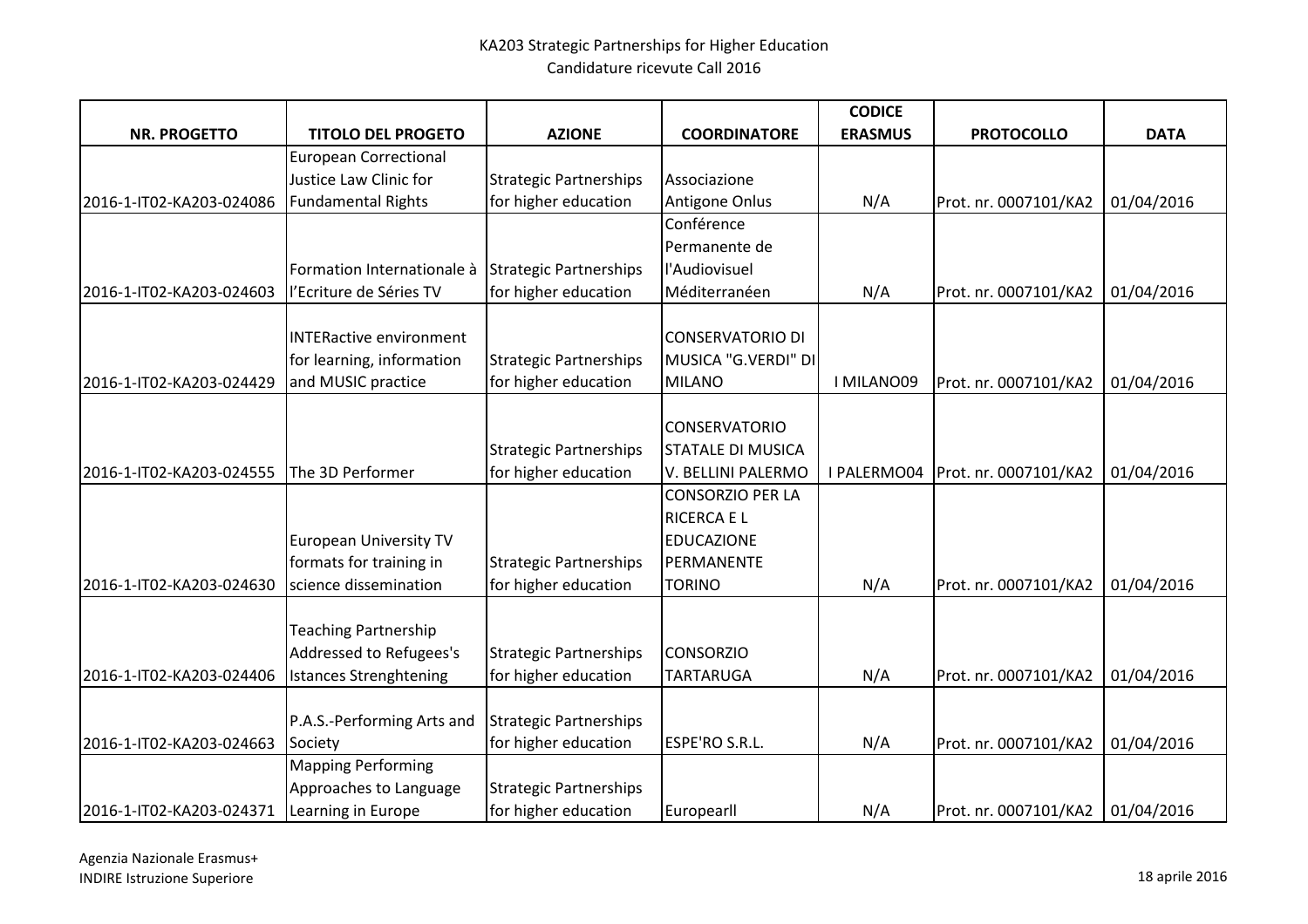|                                |                                 |                               |                         | <b>CODICE</b>  |                       |             |
|--------------------------------|---------------------------------|-------------------------------|-------------------------|----------------|-----------------------|-------------|
| <b>NR. PROGETTO</b>            | <b>TITOLO DEL PROGETO</b>       | <b>AZIONE</b>                 | <b>COORDINATORE</b>     | <b>ERASMUS</b> | <b>PROTOCOLLO</b>     | <b>DATA</b> |
|                                | Grafting for an Innovative      |                               |                         |                |                       |             |
|                                | Formation in the Third          | <b>Strategic Partnerships</b> |                         |                |                       |             |
| 2016-1-IT02-KA203-024668       | Sector                          | for higher education          | <b>Fondazione ADAPT</b> | N/A            | Prot. nr. 0007101/KA2 | 01/04/2016  |
|                                | Cultural Heritage Hub: new      |                               |                         |                |                       |             |
|                                | synergies to foster             |                               |                         |                |                       |             |
|                                | professionalism and job         |                               |                         |                |                       |             |
|                                | opportunities in the            | <b>Strategic Partnerships</b> |                         |                |                       |             |
| 2016-1-IT02-KA203-024480       | <b>Cultural Heritage Sector</b> | for higher education          | Fondazione Flaminia     | N/A            | Prot. nr. 0007101/KA2 | 01/04/2016  |
|                                |                                 |                               |                         |                |                       |             |
|                                | Check-in Europe 2.0 -           |                               |                         |                |                       |             |
|                                | Boosting connectivity,          |                               |                         |                |                       |             |
|                                | <b>EMployability and</b>        |                               |                         |                |                       |             |
|                                | entrepreneurship among          | <b>Strategic Partnerships</b> | Fondazione              |                |                       |             |
| 2016-1-IT02-KA203-024614       | the ERasmus GEneration          | for higher education          | garagErasmus            | N/A            | Prot. nr. 0007101/KA2 | 01/04/2016  |
|                                |                                 |                               | <b>Fondazione Siena</b> |                |                       |             |
|                                | Jazz Educational and            | <b>Strategic Partnerships</b> | Jazz - Accademia        |                |                       |             |
| 2016-1-IT02-KA203-024449       | <b>Innovation System</b>        | for higher education          | Nazionale del Jazz      | I SIENA05      | Prot. nr. 0007101/KA2 | 01/04/2016  |
|                                |                                 |                               | I.T.S. Nuove            |                |                       |             |
|                                | neW career and INNovation       |                               | Tecnologie per il       |                |                       |             |
|                                | opportunitiEs foR               |                               | Made in Italy           |                |                       |             |
|                                | knowledge workerS IN            | <b>Strategic Partnerships</b> | Comparto Moda -         |                |                       |             |
| 2016-1-IT02-KA203-024398       | <b>Higher Education</b>         | for higher education          | Calzatura               | I PADOVA06     | Prot. nr. 0007101/KA2 | 01/04/2016  |
|                                |                                 |                               |                         |                |                       |             |
|                                |                                 |                               | Istitituto Superiore di |                |                       |             |
|                                | Erasmus + for Screens and       | <b>Strategic Partnerships</b> | Studi Musicali          |                |                       |             |
| 2016-1-IT02-KA203-024433 Music |                                 | for higher education          | "L.Boccherini"          | I LUCCA03      | Prot. nr. 0007101/KA2 | 01/04/2016  |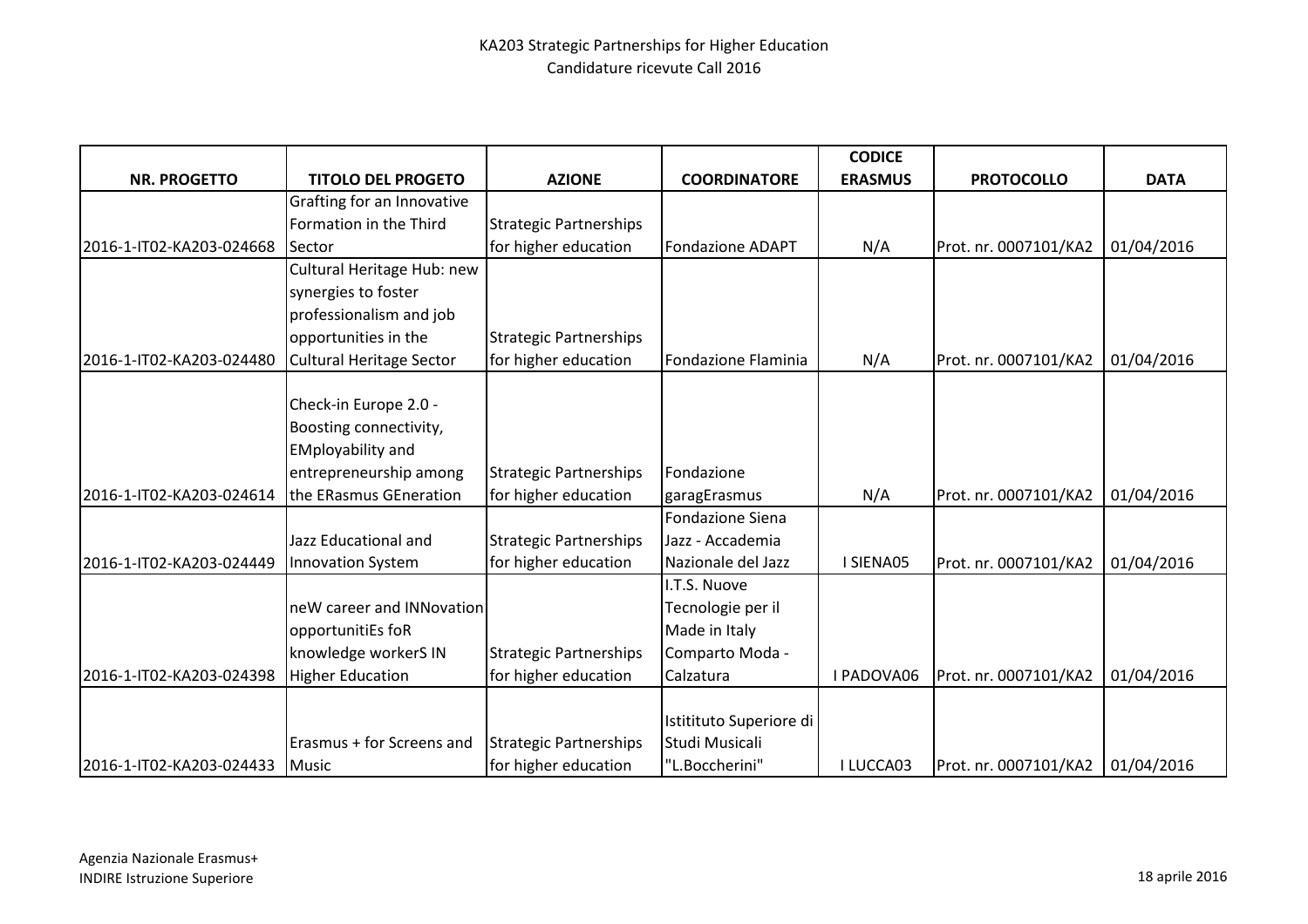Candidature ricevute Call 2016

|                                                |                                                   |                                                       |                                             | <b>CODICE</b>  |                                    |             |
|------------------------------------------------|---------------------------------------------------|-------------------------------------------------------|---------------------------------------------|----------------|------------------------------------|-------------|
| <b>NR. PROGETTO</b>                            | <b>TITOLO DEL PROGETO</b>                         | <b>AZIONE</b>                                         | <b>COORDINATORE</b>                         | <b>ERASMUS</b> | <b>PROTOCOLLO</b>                  | <b>DATA</b> |
|                                                |                                                   |                                                       |                                             |                |                                    |             |
|                                                |                                                   |                                                       |                                             |                |                                    |             |
|                                                |                                                   |                                                       | <b>ISTITUTO NAZIONALE</b>                   |                |                                    |             |
|                                                |                                                   |                                                       | PER LE RICERCHE                             |                |                                    |             |
|                                                |                                                   |                                                       | CARDIVASCOLARI                              |                |                                    |             |
|                                                | MediTour: The new frontier Strategic Partnerships |                                                       | <b>CONSORZIO</b>                            |                |                                    |             |
| 2016-1-IT02-KA203-024315                       | of health tourism in Europe for higher education  |                                                       | <b>INTERUNIVERSITARIO</b>                   | N/A            | Prot. nr. 0007101/KA2              | 01/04/2016  |
|                                                |                                                   |                                                       |                                             |                |                                    |             |
|                                                |                                                   |                                                       | <b>ISTITUTO ROMANO</b>                      |                |                                    |             |
|                                                |                                                   |                                                       | PER LA FORMAZIONE<br><b>IMPRENDITORIALE</b> |                |                                    |             |
| 2016-1-IT02-KA203-024611                       | E.U.R. Enterprise,<br>University, Research        | <b>Strategic Partnerships</b><br>for higher education | <b>AZIENDA SPECIALE</b>                     | N/A            | Prot. nr. 0007101/KA2              | 01/04/2016  |
|                                                |                                                   |                                                       |                                             |                |                                    |             |
|                                                | Social and Civic                                  |                                                       |                                             |                |                                    |             |
|                                                | Competences for inclusion                         |                                                       |                                             |                |                                    |             |
|                                                | in Europe. A Critical                             |                                                       |                                             |                |                                    |             |
|                                                | Approach to Key                                   | <b>Strategic Partnerships</b>                         | <b>LIBERA UNIVERSITA</b>                    |                |                                    |             |
| 2016-1-IT02-KA203-024269                       | competences Evaluation                            | for higher education                                  | <b>MARIA SS ASSUNTA</b>                     | I ROMA04       | Prot. nr. 0007101/KA2              | 01/04/2016  |
|                                                | CReativity and                                    |                                                       |                                             |                |                                    |             |
|                                                | <b>Entrepreneurial Skills</b>                     |                                                       |                                             |                |                                    |             |
|                                                | development in the                                | <b>Strategic Partnerships</b>                         | <b>LINK CAMPUS</b>                          |                |                                    |             |
| 2016-1-IT02-KA203-024666                       | <b>COntext of SMART cities</b>                    | for higher education                                  | <b>UNIVERSITY</b>                           | I ROMA26       | Prot. nr. 0007101/KA2              | 01/04/2016  |
|                                                |                                                   |                                                       |                                             |                |                                    |             |
|                                                | <b>BEWARE - Boosting Europe</b>                   |                                                       |                                             |                |                                    |             |
|                                                | wide Welcome through                              |                                                       |                                             |                |                                    |             |
|                                                | <b>Active and Responsible</b>                     |                                                       |                                             |                |                                    |             |
|                                                | Engagement of young                               | <b>Strategic Partnerships</b>                         | Movimento Difesa                            |                |                                    |             |
| 2016-1-IT02-KA203-024643                       | movers                                            | for higher education                                  | del Cittadino                               | N/A            | Prot. nr. 0007101/KA2              | 01/04/2016  |
|                                                |                                                   |                                                       |                                             |                |                                    |             |
|                                                |                                                   | <b>Strategic Partnerships</b>                         |                                             |                |                                    |             |
| 2016-1-IT02-KA203-024487   Advanced Wound Care |                                                   | for higher education                                  | <b>NEXTEP SRL</b>                           | N/A            | Prot. nr. 0007101/KA2   01/04/2016 |             |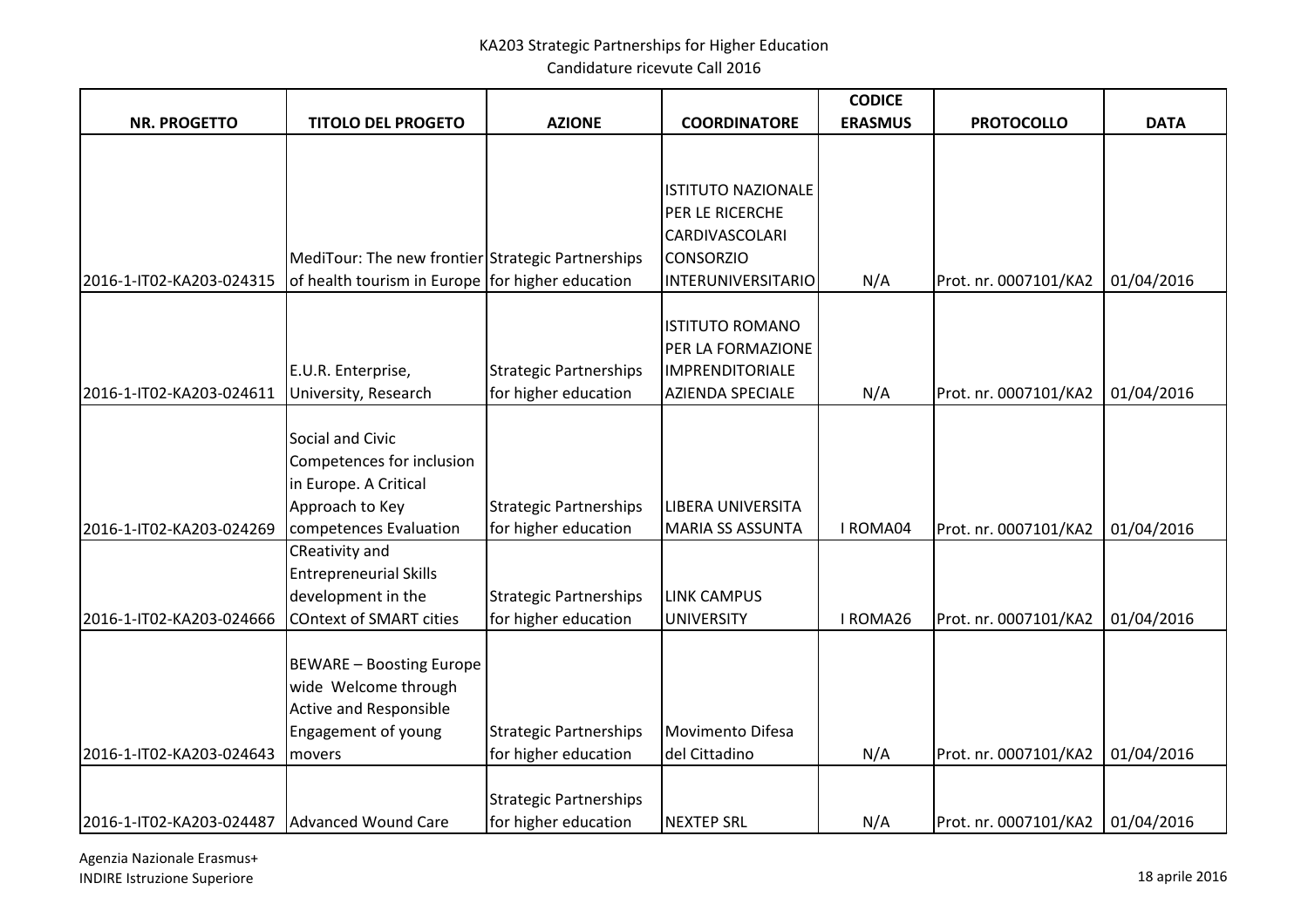|                          |                                                 |                               |                     | <b>CODICE</b>  |                       |             |
|--------------------------|-------------------------------------------------|-------------------------------|---------------------|----------------|-----------------------|-------------|
| <b>NR. PROGETTO</b>      | <b>TITOLO DEL PROGETO</b>                       | <b>AZIONE</b>                 | <b>COORDINATORE</b> | <b>ERASMUS</b> | <b>PROTOCOLLO</b>     | <b>DATA</b> |
|                          |                                                 |                               |                     |                |                       |             |
|                          |                                                 |                               | Parco Scientifico e |                |                       |             |
|                          | <b>COACH IN LIFESTYLE</b>                       | <b>Strategic Partnerships</b> | tecnologico Pontino |                |                       |             |
| 2016-1-IT02-KA203-024613 | <b>SCIENCES</b>                                 | for higher education          | Technoscience       | N/A            | Prot. nr. 0007101/KA2 | 01/04/2016  |
|                          |                                                 | <b>Strategic Partnerships</b> |                     |                |                       |             |
| 2016-1-IT02-KA203-024168 | <b>PROCESSOTECA</b>                             | for higher education          | POLITECNICO DI BARI | I BARIO5       | Prot. nr. 0007101/KA2 | 01/04/2016  |
|                          |                                                 |                               |                     |                |                       |             |
|                          | <b>INTERCULTURAL DIALOGUE</b>                   |                               |                     |                |                       |             |
|                          | THROUGH CULTURAL                                |                               |                     |                |                       |             |
|                          | HERITAGE. INNOVATION IN                         |                               |                     |                |                       |             |
|                          | HIGHER EDUCATION IN THE                         |                               |                     |                |                       |             |
|                          | <b>FIELD OF SAFEGUARD</b>                       |                               |                     |                |                       |             |
|                          | STRATEGIES, IN                                  |                               |                     |                |                       |             |
|                          | <b>ACCORDANCE WITH</b>                          | <b>Strategic Partnerships</b> | POLITECNICO DI      |                |                       |             |
| 2016-1-IT02-KA203-024589 | <b>MUTUAL IDENTITIES</b>                        | for higher education          | <b>MILANO</b>       | I MILANO02     | Prot. nr. 0007101/KA2 | 01/04/2016  |
|                          | METropolitan design                             |                               |                     |                |                       |             |
|                          | management Education for Strategic Partnerships |                               | POLITECNICO DI      |                |                       |             |
| 2016-1-IT02-KA203-024732 | fast growing cities                             | for higher education          | <b>MILANO</b>       | I MILANO02     | Prot. nr. 0007101/KA2 | 01/04/2016  |
|                          | Hacking Education through                       |                               |                     |                |                       |             |
|                          | eLearning and Open                              | <b>Strategic Partnerships</b> | POLITECNICO DI      |                |                       |             |
| 2016-1-IT02-KA203-024193 | Education                                       | for higher education          | <b>TORINO</b>       | I TORINO02     | Prot. nr. 0007101/KA2 | 01/04/2016  |
|                          | A EUROPEAN ROADMAP                              |                               |                     |                |                       |             |
|                          | FOR URBAN PLANNING                              | <b>Strategic Partnerships</b> | POLITECNICO DI      |                |                       |             |
| 2016-1-IT02-KA203-024199 | <b>AND AGRICULTURE</b>                          | for higher education          | <b>TORINO</b>       | I TORINO02     | Prot. nr. 0007101/KA2 | 01/04/2016  |
|                          |                                                 |                               |                     |                |                       |             |
|                          | Entrepreneurship in Higher                      |                               |                     |                |                       |             |
|                          | Education: a Learning and                       | <b>Strategic Partnerships</b> |                     |                |                       |             |
| 2016-1-IT02-KA203-024306 | Guidance Model                                  | for higher education          | Qualitas Forum Srl  | N/A            | Prot. nr. 0007101/KA2 | 01/04/2016  |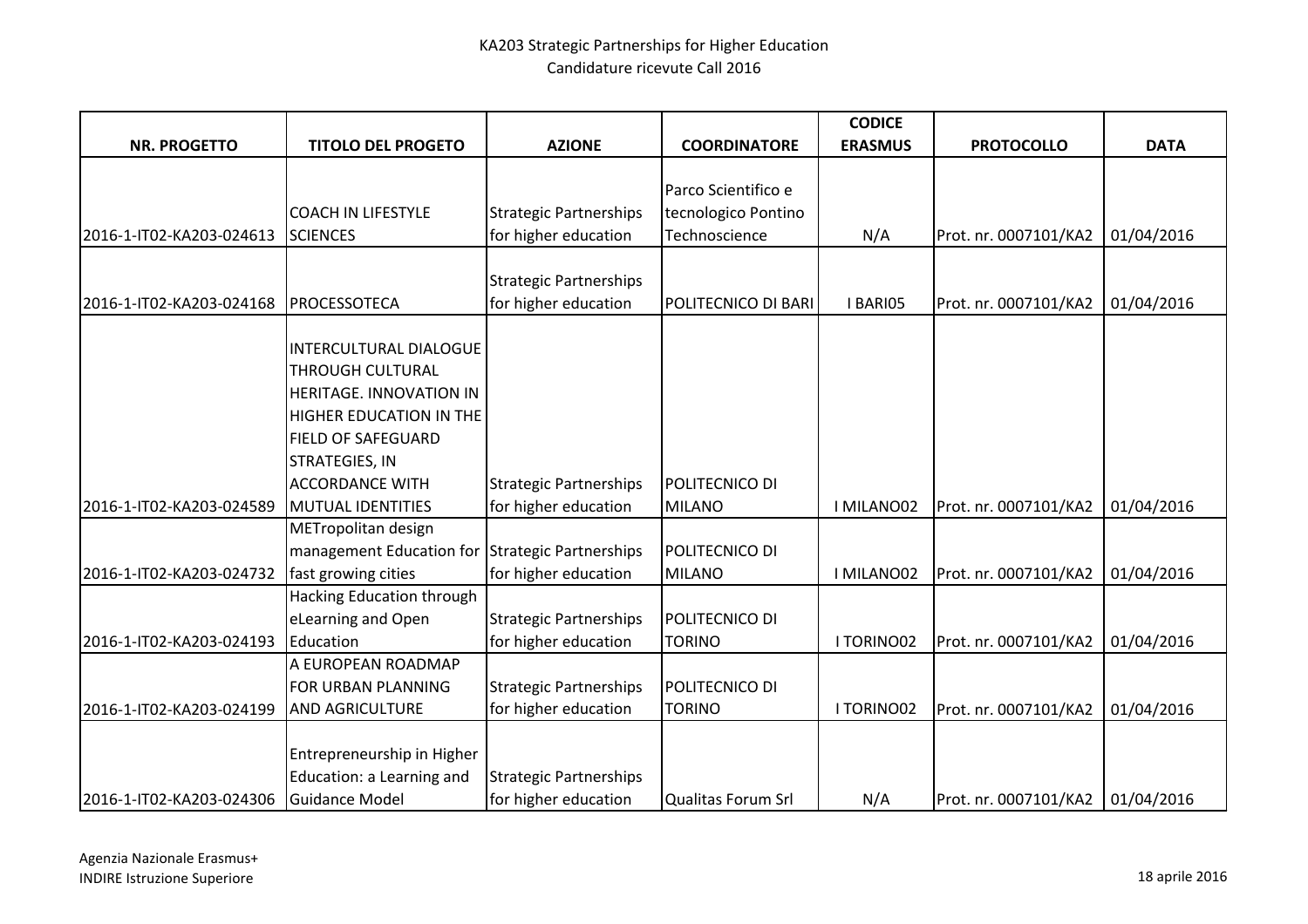|                          |                                                  |                               |                         | <b>CODICE</b>  |                                     |             |
|--------------------------|--------------------------------------------------|-------------------------------|-------------------------|----------------|-------------------------------------|-------------|
| <b>NR. PROGETTO</b>      | <b>TITOLO DEL PROGETO</b>                        | <b>AZIONE</b>                 | <b>COORDINATORE</b>     | <b>ERASMUS</b> | <b>PROTOCOLLO</b>                   | <b>DATA</b> |
|                          |                                                  |                               | SAPIENZA                |                |                                     |             |
|                          |                                                  | <b>Strategic Partnerships</b> | UNIVERSITA DI           |                |                                     |             |
| N/A                      | MOOCs in mind                                    | for higher education          | <b>ROMA</b>             | I ROMA01       | Prot. nr. 0007101/KA2               | 01/04/2016  |
|                          |                                                  |                               |                         |                |                                     |             |
|                          |                                                  |                               | <b>SCUOLA SUPERIORE</b> |                |                                     |             |
|                          |                                                  |                               | <b>DI STUDI</b>         |                |                                     |             |
|                          |                                                  |                               | UNIVERSITARI E DI       |                |                                     |             |
|                          | Simulation in Medicine                           | <b>Strategic Partnerships</b> | PERFEZIONAMENTO         |                |                                     |             |
| 2016-1-IT02-KA203-024316 | ETHIcal and Legal Standards for higher education |                               | SANT'ANNA               | I PISA03       | Prot. nr. 0007101/KA2               | 01/04/2016  |
|                          |                                                  |                               |                         |                |                                     |             |
|                          |                                                  |                               | <b>SCUOLA SUPERIORE</b> |                |                                     |             |
|                          |                                                  |                               | <b>DI STUDI</b>         |                |                                     |             |
|                          | <b>EnHancing InformaTion</b>                     |                               | UNIVERSITARI E DI       |                |                                     |             |
|                          | Privacy, Law, and                                | <b>Strategic Partnerships</b> | PERFEZIONAMENTO         |                |                                     |             |
| 2016-1-IT02-KA203-024580 | IntelleCtual PrOperty                            | for higher education          | SANT'ANNA               | I PISA03       | Prot. nr. 0007101/KA2               | 01/04/2016  |
|                          |                                                  |                               | UNIMED UNIONE           |                |                                     |             |
|                          |                                                  |                               | <b>DELLE UNIVERSITA</b> |                |                                     |             |
|                          |                                                  | <b>Strategic Partnerships</b> | DELMEDITTERANEO         |                |                                     |             |
| 2016-1-IT02-KA203-024430 | <b>InHERE</b>                                    | for higher education          | <b>ASSOCIAZIONE</b>     | N/A            | Prot. nr. 0007101/KA2               | 01/04/2016  |
|                          | Multimedia pour                                  |                               |                         |                |                                     |             |
|                          | l'Intercompréhension En                          | <b>Strategic Partnerships</b> | UNIVERSITA CA'          |                |                                     |             |
| 2016-1-IT02-KA203-024588 | Ligne                                            | for higher education          | <b>FOSCARI VENEZIA</b>  | I VENEZIA01    | Prot. nr. 0007101/KA2               | 01/04/2016  |
|                          |                                                  |                               | <b>UNIVERSITA</b>       |                |                                     |             |
|                          |                                                  | <b>Strategic Partnerships</b> | <b>CATTOLICA DEL</b>    |                |                                     |             |
| 2016-1-IT02-KA203-024353 | Learn to Teach                                   | for higher education          | <b>SACRO CUORE</b>      | I MILANO03     | Prot. nr. 0007101/KA2               | 01/04/2016  |
|                          |                                                  |                               |                         |                |                                     |             |
|                          | The Greeks Overseas: the                         |                               |                         |                |                                     |             |
|                          | Greeks and their Heritage                        |                               | UNIVERSITA DEGLI        |                |                                     |             |
|                          | between Mediterranean                            | <b>Strategic Partnerships</b> | <b>STUDI DELLA</b>      |                |                                     |             |
| 2016-1-IT02-KA203-024332 | and the Black Sea                                | for higher education          | <b>BASILICATA</b>       |                | I POTENZA01   Prot. nr. 0007101/KA2 | 01/04/2016  |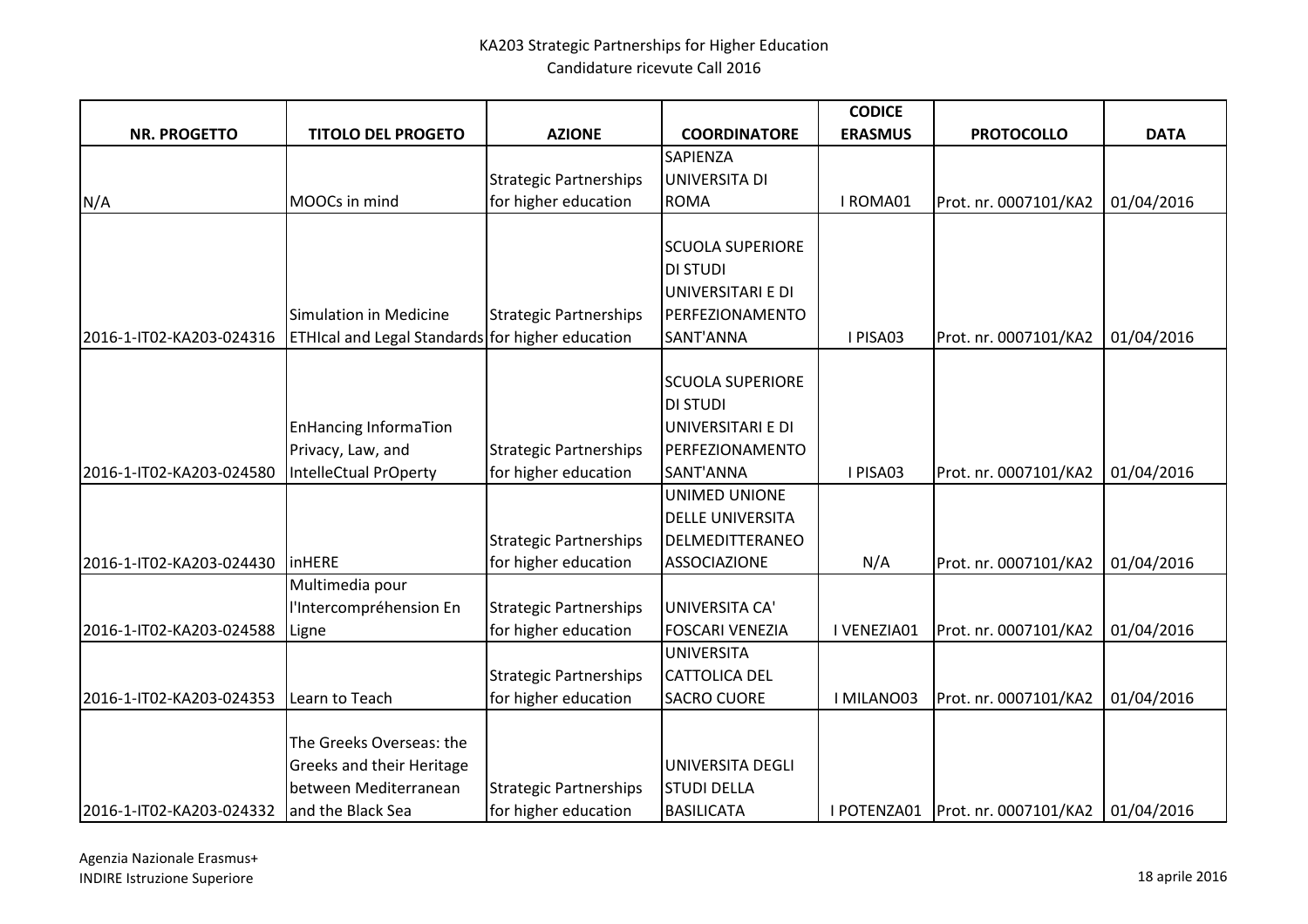|                                                 |                                                                                                                                                                            |                                                       |                                             | <b>CODICE</b>  |                       |             |
|-------------------------------------------------|----------------------------------------------------------------------------------------------------------------------------------------------------------------------------|-------------------------------------------------------|---------------------------------------------|----------------|-----------------------|-------------|
| <b>NR. PROGETTO</b>                             | <b>TITOLO DEL PROGETO</b>                                                                                                                                                  | <b>AZIONE</b>                                         | <b>COORDINATORE</b>                         | <b>ERASMUS</b> | <b>PROTOCOLLO</b>     | <b>DATA</b> |
|                                                 | Applied and                                                                                                                                                                |                                                       |                                             |                |                       |             |
|                                                 | Interdisciplinary                                                                                                                                                          | <b>Strategic Partnerships</b>                         | UNIVERSITA DEGLI                            |                |                       |             |
| 2016-1-IT02-KA203-024646                        | Mathematics                                                                                                                                                                | for higher education                                  | <b>STUDI DELL'AQUILA</b>                    | I L-AQUIL01    | Prot. nr. 0007101/KA2 | 01/04/2016  |
|                                                 |                                                                                                                                                                            |                                                       | UNIVERSITA DEGLI                            |                |                       |             |
|                                                 | Renal Molecular                                                                                                                                                            | <b>Strategic Partnerships</b>                         | <b>STUDI DI BARI ALDO</b>                   |                |                       |             |
| 2016-1-IT02-KA203-024318                        | Pathologist network                                                                                                                                                        | for higher education                                  | <b>MORO</b>                                 | I BARIO1       | Prot. nr. 0007101/KA2 | 01/04/2016  |
|                                                 |                                                                                                                                                                            |                                                       |                                             |                |                       |             |
|                                                 | Making: An International                                                                                                                                                   |                                                       |                                             |                |                       |             |
|                                                 | Project on Global Practice                                                                                                                                                 |                                                       | UNIVERSITA DEGLI                            |                |                       |             |
|                                                 | in Engineering and                                                                                                                                                         |                                                       | <b>STUDI DI CASSINO E</b>                   |                |                       |             |
|                                                 | Architecture along the lines Strategic Partnerships                                                                                                                        |                                                       | <b>DEL LAZIO</b>                            |                |                       |             |
| 2016-1-IT02-KA203-024498                        | of Pier Luigi Nervi                                                                                                                                                        | for higher education                                  | MERIDIONALE                                 | I CASSINO01    | Prot. nr. 0007101/KA2 | 01/04/2016  |
| 2016-1-IT02-KA203-024642                        | Integrating People through<br>Academic-Industry-<br>Research Cohesive and<br>Innovative Education in<br>Engineering                                                        | <b>Strategic Partnerships</b><br>for higher education | UNIVERSITA DEGLI<br><b>STUDI DI CATANIA</b> | I CATANIA01    | Prot. nr. 0007101/KA2 | 01/04/2016  |
| 2016-1-IT02-KA203-024534                        | Emergencing nursing:<br>sharing educational<br>practices, increasing<br>reciprocal understanding,<br>and enhancing nursing<br>students cultural and<br>clinical competence | <b>Strategic Partnerships</b><br>for higher education | UNIVERSITA DEGLI<br><b>STUDI DI FOGGIA</b>  | I FOGGIA03     | Prot. nr. 0007101/KA2 | 01/04/2016  |
|                                                 |                                                                                                                                                                            |                                                       |                                             |                |                       |             |
|                                                 | MULTIdisciplinary                                                                                                                                                          |                                                       |                                             |                |                       |             |
|                                                 | education for a systemic                                                                                                                                                   | <b>Strategic Partnerships</b>                         | <b>UNIVERSITA DEGLI</b>                     |                |                       |             |
| 2016-1-IT02-KA203-024313 approach to BIOeconomy |                                                                                                                                                                            | for higher education                                  | <b>STUDI DI FOGGIA</b>                      | I FOGGIA03     | Prot. nr. 0007101/KA2 | 01/04/2016  |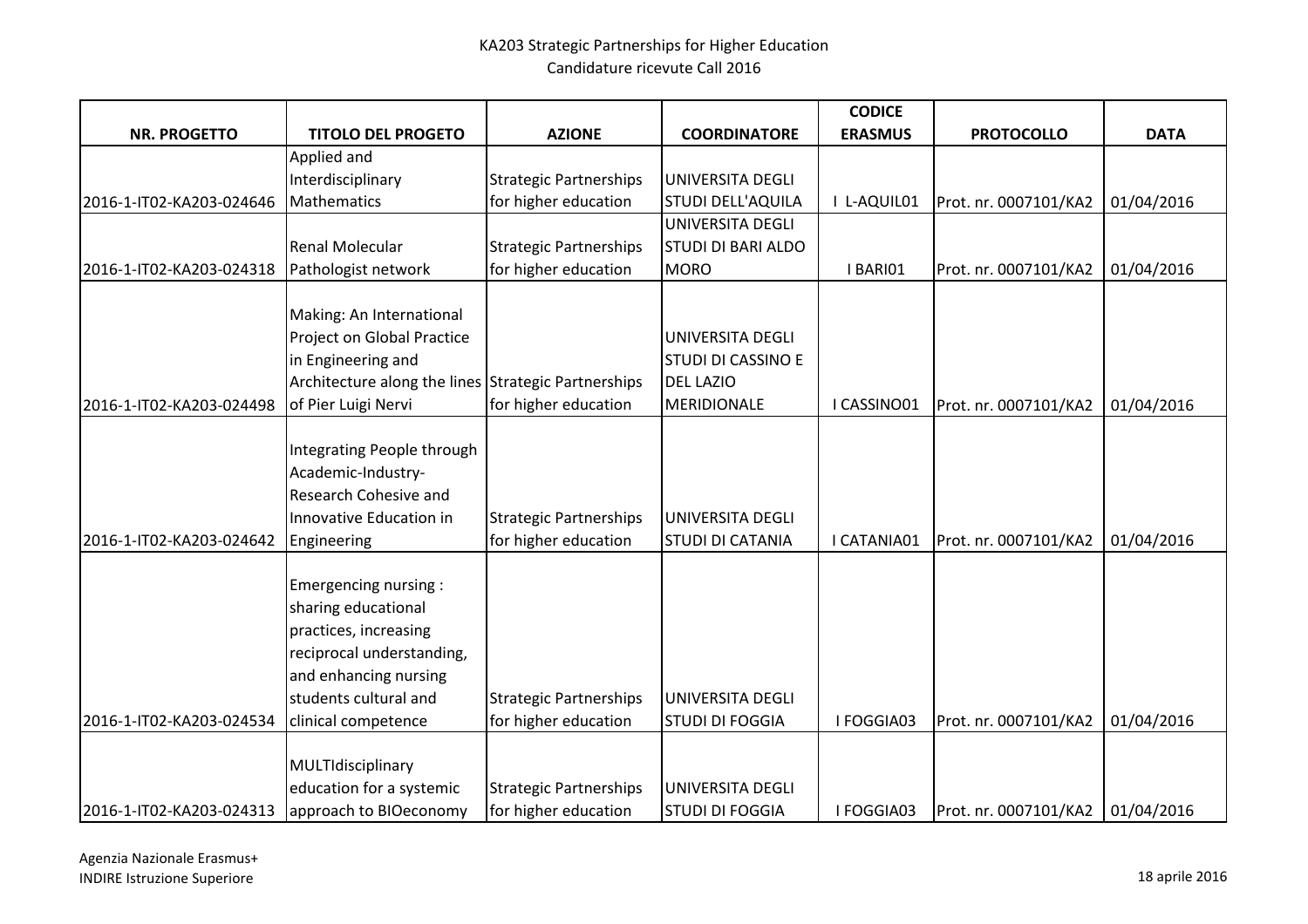|                          |                                                      |                               |                          | <b>CODICE</b>  |                                    |             |
|--------------------------|------------------------------------------------------|-------------------------------|--------------------------|----------------|------------------------------------|-------------|
| <b>NR. PROGETTO</b>      | <b>TITOLO DEL PROGETO</b>                            | <b>AZIONE</b>                 | <b>COORDINATORE</b>      | <b>ERASMUS</b> | <b>PROTOCOLLO</b>                  | <b>DATA</b> |
|                          |                                                      |                               |                          |                |                                    |             |
|                          | Professioni educative e                              |                               |                          |                |                                    |             |
|                          | inclusione. L'operatore                              |                               |                          |                |                                    |             |
|                          | pedagogico europeo per                               |                               |                          |                |                                    |             |
|                          | l'integrazione socio-                                | <b>Strategic Partnerships</b> | UNIVERSITA DEGLI         |                |                                    |             |
| 2016-1-IT02-KA203-024274 | culturale degli immigrati                            | for higher education          | <b>STUDI DI FOGGIA</b>   | I FOGGIA03     | Prot. nr. 0007101/KA2              | 01/04/2016  |
|                          |                                                      |                               |                          |                |                                    |             |
|                          | Transmediar                                          | <b>Strategic Partnerships</b> | UNIVERSITA DEGLI         |                |                                    |             |
| 2016-1-IT02-KA203-024185 | Cooperativamente                                     | for higher education          | <b>STUDI DI GENOVA</b>   | I GENOVA01     | Prot. nr. 0007101/KA2              | 01/04/2016  |
|                          | European Multimodal and                              |                               |                          |                |                                    |             |
|                          | Digital Education for                                | <b>Strategic Partnerships</b> | UNIVERSITA DEGLI         |                |                                    |             |
| 2016-1-IT02-KA203-024087 | Language Learning                                    | for higher education          | <b>STUDI DI MESSINA</b>  | I MESSINA01    | Prot. nr. 0007101/KA2              | 01/04/2016  |
|                          |                                                      |                               | <b>UNIVERSITA' DEGLI</b> |                |                                    |             |
|                          |                                                      | <b>Strategic Partnerships</b> | <b>STUDI DI MILANO-</b>  |                |                                    |             |
| 2016-1-IT02-KA203-024129 | Yout(th) fill the gap                                | for higher education          | <b>BICOCCA</b>           | I MILANO16     | Prot. nr. 0007101/KA2              | 01/04/2016  |
|                          | <b>SHARED VISION IN</b>                              |                               |                          |                |                                    |             |
|                          | <b>DIFFERENCES IN CARE</b>                           |                               | UNIVERSITA' DEGLI        |                |                                    |             |
|                          | <b>THROUGH MIDWIFERY</b>                             | <b>Strategic Partnerships</b> | <b>STUDI DI MILANO-</b>  |                |                                    |             |
| 2016-1-IT02-KA203-024437 | <b>EDUCATION</b>                                     | for higher education          | <b>BICOCCA</b>           | I MILANO16     | Prot. nr. 0007101/KA2              | 01/04/2016  |
|                          |                                                      |                               |                          |                |                                    |             |
|                          | Bringing the 3-D world                               |                               |                          |                |                                    |             |
|                          | inside: a new approach to                            |                               | UNIVERSITA' DEGLI        |                |                                    |             |
|                          | teaching, learning and                               | <b>Strategic Partnerships</b> | <b>STUDI DI MILANO-</b>  |                |                                    |             |
| 2016-1-IT02-KA203-024101 | communicating science                                | for higher education          | <b>BICOCCA</b>           | I MILANO16     | Prot. nr. 0007101/KA2              | 01/04/2016  |
|                          |                                                      |                               | UNIVERSITA DEGLI         |                |                                    |             |
|                          | Active logistics e-tool based Strategic Partnerships |                               | <b>STUDI DI MODENA E</b> |                |                                    |             |
| 2016-1-IT02-KA203-024418 | on market needs (E-LOG!)   for higher education      |                               | <b>REGGIO EMILIA</b>     |                | I MODENA01   Prot. nr. 0007101/KA2 | 01/04/2016  |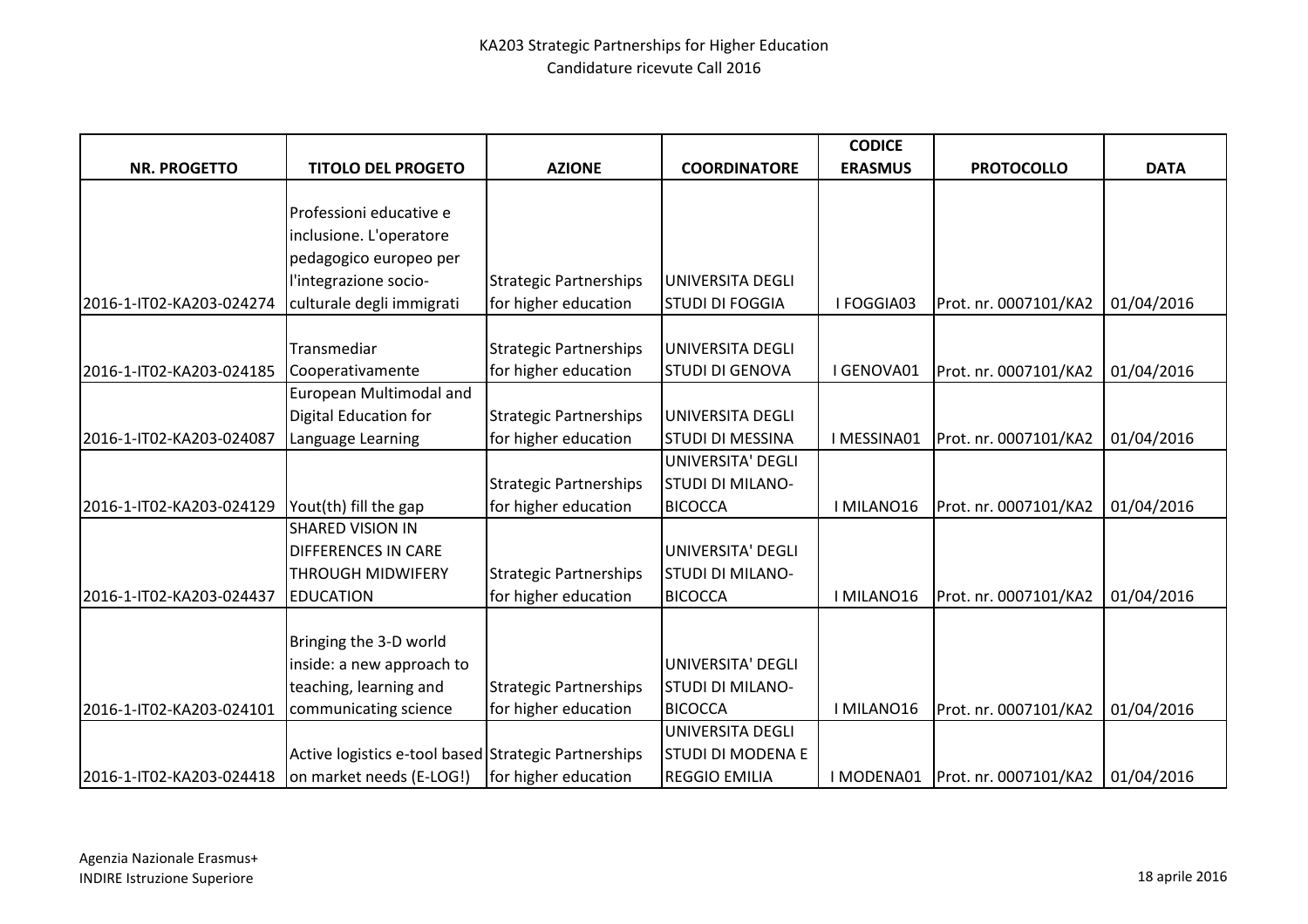|                          |                                                |                               |                          | <b>CODICE</b>  |                                     |             |
|--------------------------|------------------------------------------------|-------------------------------|--------------------------|----------------|-------------------------------------|-------------|
| <b>NR. PROGETTO</b>      | <b>TITOLO DEL PROGETO</b>                      | <b>AZIONE</b>                 | <b>COORDINATORE</b>      | <b>ERASMUS</b> | <b>PROTOCOLLO</b>                   | <b>DATA</b> |
|                          |                                                |                               |                          |                |                                     |             |
|                          |                                                |                               |                          |                |                                     |             |
|                          |                                                |                               |                          |                |                                     |             |
|                          | <b>OUT-Outdoor education</b>                   |                               |                          |                |                                     |             |
|                          | University Teaching to                         |                               |                          |                |                                     |             |
|                          | develop key competencies                       |                               |                          |                |                                     |             |
|                          | in earlychildhood education                    |                               | UNIVERSITA DEGLI         |                |                                     |             |
|                          | and qualify adults to new                      | <b>Strategic Partnerships</b> | <b>STUDI DI MODENA E</b> |                |                                     |             |
| 2016-1-IT02-KA203-024644 | employment opportunities. for higher education |                               | <b>REGGIO EMILIA</b>     | I MODENA01     | Prot. nr. 0007101/KA2               | 01/04/2016  |
|                          |                                                |                               |                          |                |                                     |             |
|                          | Participative Environmental                    |                               | UNIVERSITA DEGLI         |                |                                     |             |
|                          | <b>Education - Rethinking</b>                  | <b>Strategic Partnerships</b> | <b>STUDI DI NAPOLI</b>   |                |                                     |             |
| 2016-1-IT02-KA203-024385 | Science                                        | for higher education          | <b>FEDERICO II.</b>      | NAPOLI01       | Prot. nr. 0007101/KA2               | 01/04/2016  |
|                          | <b>Innovative Narrative</b>                    |                               |                          |                |                                     |             |
|                          | Counselling through                            |                               |                          |                |                                     |             |
|                          | Reflectivity, Enhancing                        |                               | UNIVERSITA DEGLI         |                |                                     |             |
|                          | Agency for Students'                           | <b>Strategic Partnerships</b> | <b>STUDI DI NAPOLI</b>   |                |                                     |             |
| 2016-1-IT02-KA203-024102 | Experience                                     | for higher education          | <b>FEDERICO II.</b>      | I NAPOLI01     | Prot. nr. 0007101/KA2               | 01/04/2016  |
|                          |                                                |                               |                          |                |                                     |             |
|                          | <b>Virtual Tours for Business</b>              | <b>Strategic Partnerships</b> | UNIVERSITA DEGLI         |                |                                     |             |
| 2016-1-IT02-KA203-024195 | Culture                                        | for higher education          | <b>STUDI DI PADOVA</b>   | I PADOVA01     | Prot. nr. 0007101/KA2               | 01/04/2016  |
|                          |                                                |                               |                          |                |                                     |             |
|                          | ECADOC2-Marginalised                           | <b>Strategic Partnerships</b> | UNIVERSITA DEGLI         |                |                                     |             |
| 2016-1-IT02-KA203-024556 | <b>Groups Initiative</b>                       | for higher education          | <b>STUDI DI PADOVA</b>   | I PADOVA01     | Prot. nr. 0007101/KA2               | 01/04/2016  |
|                          |                                                |                               |                          |                |                                     |             |
|                          | Culture and                                    | <b>Strategic Partnerships</b> | <b>UNIVERSITA DEGLI</b>  |                |                                     |             |
| 2016-1-IT02-KA203-024407 | <b>Communication of Taste</b>                  | for higher education          | <b>STUDI DI PALERMO</b>  | I PALERMO01    | Prot. nr. 0007101/KA2               | 01/04/2016  |
|                          | Soil Resources                                 |                               |                          |                |                                     |             |
|                          | Management and                                 | <b>Strategic Partnerships</b> | <b>UNIVERSITA DEGLI</b>  |                |                                     |             |
| 2016-1-IT02-KA203-024393 | Conservation                                   | for higher education          | <b>STUDI DI PALERMO</b>  |                | I PALERMO01   Prot. nr. 0007101/KA2 | 01/04/2016  |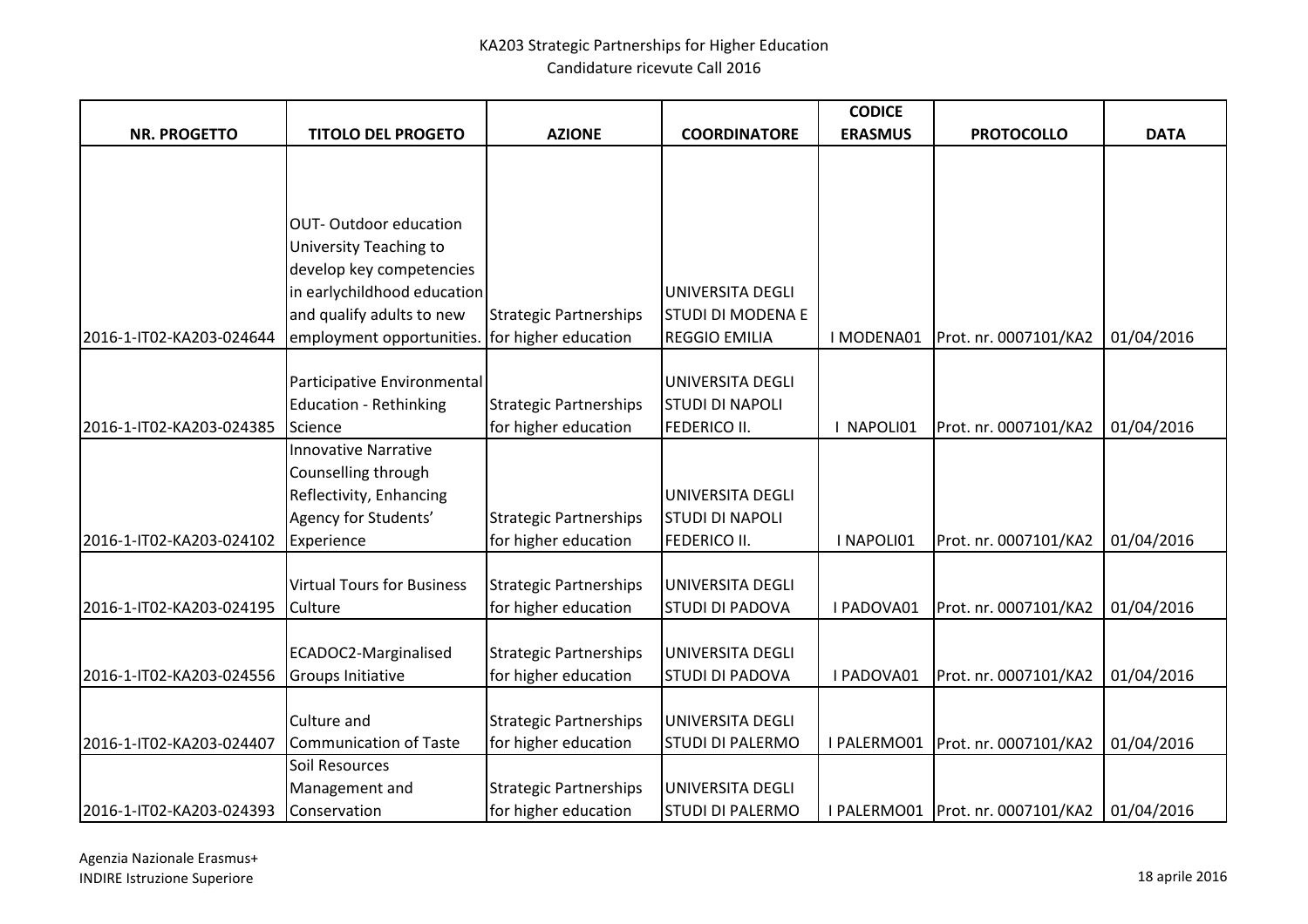|                          |                                    |                               |                         | <b>CODICE</b>  |                       |             |
|--------------------------|------------------------------------|-------------------------------|-------------------------|----------------|-----------------------|-------------|
| <b>NR. PROGETTO</b>      | <b>TITOLO DEL PROGETO</b>          | <b>AZIONE</b>                 | <b>COORDINATORE</b>     | <b>ERASMUS</b> | <b>PROTOCOLLO</b>     | <b>DATA</b> |
|                          |                                    |                               |                         |                |                       |             |
|                          | <b>Training and Assessment</b>     |                               |                         |                |                       |             |
|                          | tool for Tutoring skills           |                               |                         |                |                       |             |
|                          | development in the file            | <b>Strategic Partnerships</b> | UNIVERSITA DEGLI        |                |                       |             |
| 2016-1-IT02-KA203-024473 | ofEmergency Medicine               | for higher education          | <b>STUDI DI PAVIA</b>   | I PAVIA01      | Prot. nr. 0007101/KA2 | 01/04/2016  |
|                          |                                    |                               |                         |                |                       |             |
|                          |                                    | <b>Strategic Partnerships</b> | UNIVERSITA DEGLI        |                |                       |             |
| 2016-1-IT02-KA203-024509 | <b>CircusFIT Competence</b>        | for higher education          | <b>STUDI DI PERUGIA</b> | I PERUGIA01    | Prot. nr. 0007101/KA2 | 01/04/2016  |
|                          | <b>INTERACTIVE MIND-SETS &amp;</b> |                               |                         |                |                       |             |
|                          | <b>SKILLS FOR</b>                  |                               |                         |                |                       |             |
|                          | EMPLOYABILITY,                     |                               |                         |                |                       |             |
|                          | <b>ENTREPRENEURSHIP AND</b>        |                               |                         |                |                       |             |
|                          | <b>INNOVATION ACROSS</b>           |                               | <b>UNIVERSITA DEGLI</b> |                |                       |             |
|                          | DIFFERENT DISCIPLINES              | <b>Strategic Partnerships</b> | <b>STUDI DI ROMA</b>    |                |                       |             |
| 2016-1-IT02-KA203-024737 | <b>AND BOUNDARIES</b>              | for higher education          | <b>TORVERGATA</b>       | I ROMA02       | Prot. nr. 0007101/KA2 | 01/04/2016  |
|                          |                                    |                               |                         |                |                       |             |
|                          | <b>Culture and Environment</b>     |                               |                         |                |                       |             |
|                          | for Sustainable Innovation         | <b>Strategic Partnerships</b> | UNIVERSITA DEGLI        |                |                       |             |
| 2016-1-IT02-KA203-024204 | in Rural Areas                     | for higher education          | <b>STUDI DI SALERNO</b> | I SALERNO01    | Prot. nr. 0007101/KA2 | 01/04/2016  |
|                          |                                    |                               |                         |                |                       |             |
|                          | ErasmuStreaming, pre-              | <b>Strategic Partnerships</b> | UNIVERSITA' DEGLI       |                |                       |             |
| 2016-1-IT02-KA203-024723 | Erasmus experience                 | for higher education          | <b>STUDI DI SIENA</b>   | I SIENA01      | Prot. nr. 0007101/KA2 | 01/04/2016  |
|                          | IARA Education: emotion,           |                               |                         |                |                       |             |
|                          | learning, and intercultural        | <b>Strategic Partnerships</b> | UNIVERSITA DEGLI        |                |                       |             |
| 2016-1-IT02-KA203-024738 | awareness                          | for higher education          | <b>STUDI DI TORINO</b>  | I TORINO01     | Prot. nr. 0007101/KA2 | 01/04/2016  |
|                          | Audio Description: A               |                               |                         |                |                       |             |
|                          | Laboratory for the                 |                               |                         |                |                       |             |
|                          | Development of a new               | <b>Strategic Partnerships</b> | UNIVERSITA DEGLI        |                |                       |             |
| 2016-1-IT02-KA203-024311 | <b>Professional Profile</b>        | for higher education          | <b>STUDI DI TRIESTE</b> | I TRIESTE01    | Prot. nr. 0007101/KA2 | 01/04/2016  |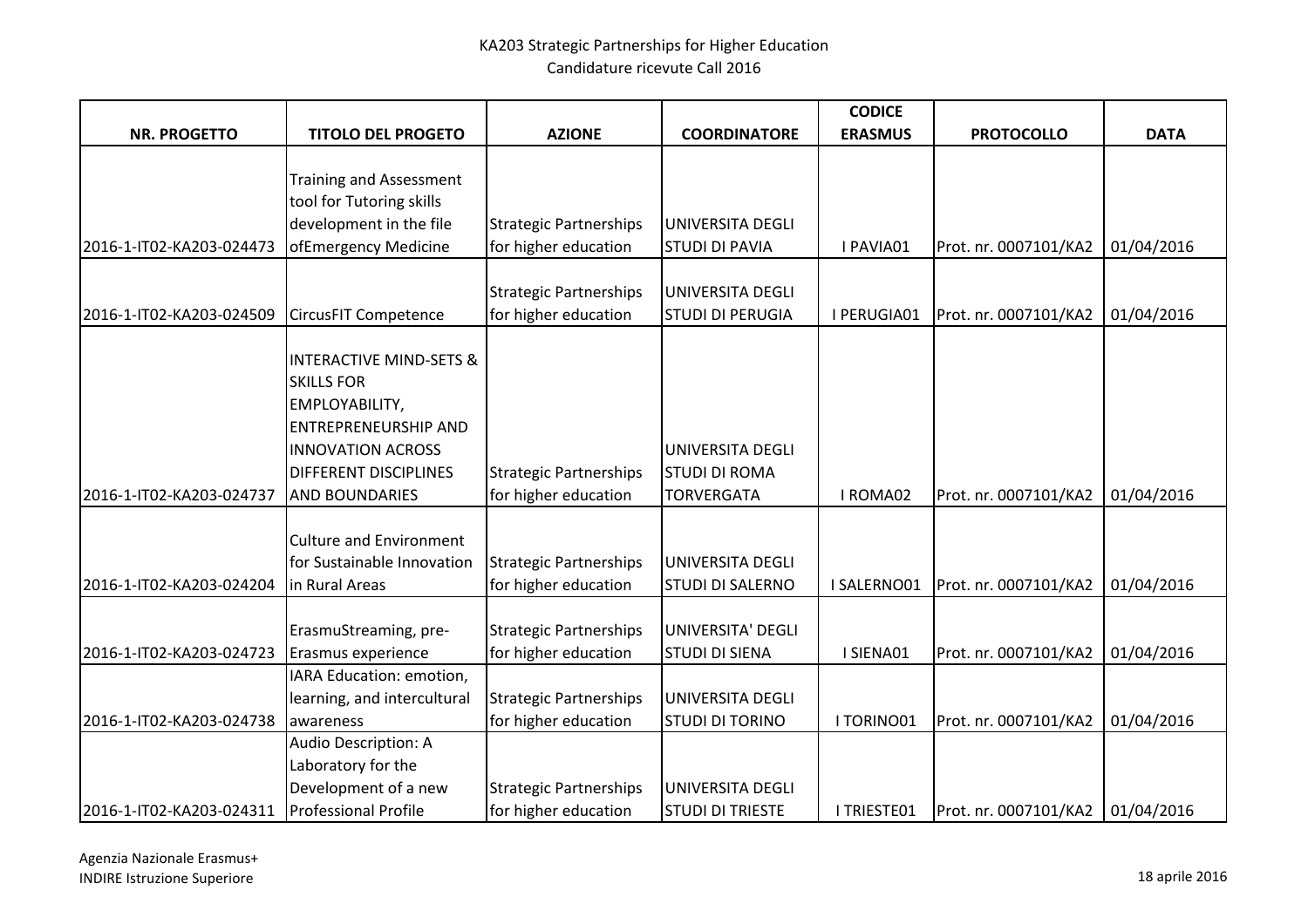|                          |                                                    |                               |                         | <b>CODICE</b>  |                       |             |
|--------------------------|----------------------------------------------------|-------------------------------|-------------------------|----------------|-----------------------|-------------|
| <b>NR. PROGETTO</b>      | <b>TITOLO DEL PROGETO</b>                          | <b>AZIONE</b>                 | <b>COORDINATORE</b>     | <b>ERASMUS</b> | <b>PROTOCOLLO</b>     | <b>DATA</b> |
|                          | Collaborative Higher                               |                               |                         |                |                       |             |
|                          | <b>Education multiLingual</b>                      | <b>Strategic Partnerships</b> | UNIVERSITA DEGLI        |                |                       |             |
| 2016-1-IT02-KA203-024372 | resource Platform                                  | for higher education          | <b>STUDI DI TRIESTE</b> | I TRIESTE01    | Prot. nr. 0007101/KA2 | 01/04/2016  |
|                          |                                                    |                               | UNIVERSITA DEGLI        |                |                       |             |
|                          | Archaeology +Technologies                          |                               | <b>STUDI GABRIELE</b>   |                |                       |             |
|                          | for the monitoring of sites                        | <b>Strategic Partnerships</b> | D'ANNUNZIO DI           |                |                       |             |
| 2016-1-IT02-KA203-024662 | at risk                                            | for higher education          | CHIETI-PESCARA          | I CHIETI01     | Prot. nr. 0007101/KA2 | 01/04/2016  |
|                          |                                                    |                               |                         |                |                       |             |
|                          | Critical thinking assessment                       |                               |                         |                |                       |             |
|                          | through short ESSay writing Strategic Partnerships |                               | UNIVERSITA DEGLI        |                |                       |             |
| 2016-1-IT02-KA203-024117 | in OpEN learning ContExt                           | for higher education          | <b>STUDI ROMA TRE</b>   | I ROMA16       | Prot. nr. 0007101/KA2 | 01/04/2016  |
|                          |                                                    |                               |                         |                |                       |             |
|                          | Social and Educational                             |                               |                         |                |                       |             |
|                          | Tourism: Focusing on                               |                               |                         |                |                       |             |
|                          | Apprenticeship in Creative                         |                               |                         |                |                       |             |
|                          | Tourism Scenarios (a                               |                               |                         |                |                       |             |
|                          | <b>Network for Facilitating</b>                    |                               |                         |                |                       |             |
|                          | approaches for                                     |                               |                         |                |                       |             |
|                          | Apprenticeship in social,                          |                               |                         |                |                       |             |
|                          | educational and creative                           | <b>Strategic Partnerships</b> | UNIVERSITA DEGLI        |                |                       |             |
| 2016-1-IT02-KA203-024494 | tourisms                                           | for higher education          | <b>STUDI ROMA TRE</b>   | I ROMA16       | Prot. nr. 0007101/KA2 | 01/04/2016  |
|                          | Diversità sociali,                                 |                               |                         |                |                       |             |
|                          | economiche, linguistiche,                          |                               |                         |                |                       |             |
|                          | culturali. Dal limite alle                         | <b>Strategic Partnerships</b> | UNIVERSITA DEL          |                |                       |             |
| 2016-1-IT02-KA203-024379 | risorse.                                           | for higher education          | <b>SALENTO</b>          | I LECCE01      | Prot. nr. 0007101/KA2 | 01/04/2016  |
|                          | <b>Innovative Context for</b>                      |                               |                         |                |                       |             |
|                          | Capability: Cooperative                            |                               |                         |                |                       |             |
|                          | Didactic, MOOC' and HE                             | <b>Strategic Partnerships</b> | UNIVERSITA DEL          |                |                       |             |
| 2016-1-IT02-KA203-024396 | Organization                                       | for higher education          | <b>SALENTO</b>          | I LECCE01      | Prot. nr. 0007101/KA2 | 01/04/2016  |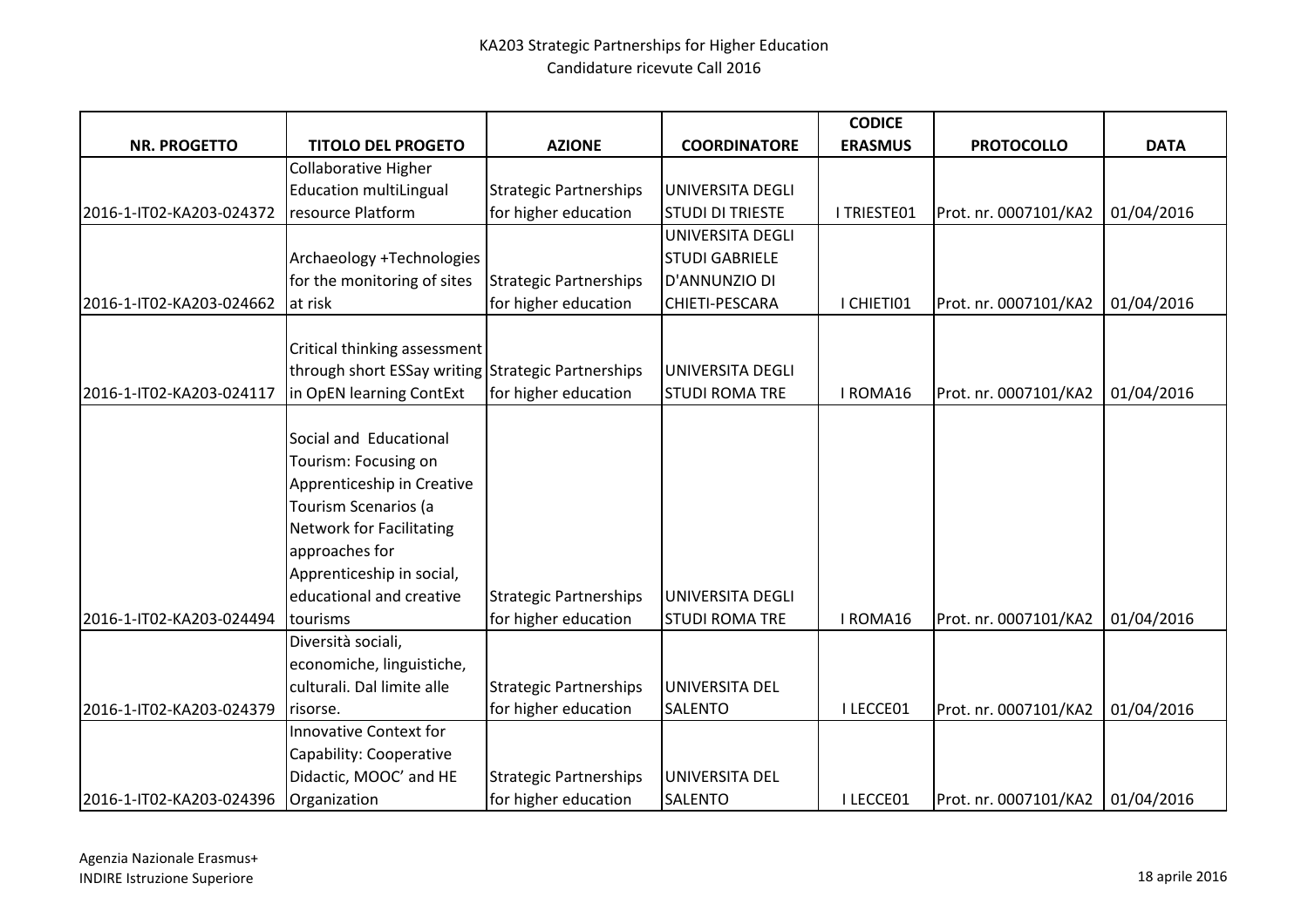|                                                  |                                                    |                               |                     | <b>CODICE</b>  |                       |             |
|--------------------------------------------------|----------------------------------------------------|-------------------------------|---------------------|----------------|-----------------------|-------------|
| <b>NR. PROGETTO</b>                              | <b>TITOLO DEL PROGETO</b>                          | <b>AZIONE</b>                 | <b>COORDINATORE</b> | <b>ERASMUS</b> | <b>PROTOCOLLO</b>     | <b>DATA</b> |
|                                                  |                                                    |                               |                     |                |                       |             |
|                                                  | Innovative Technologies                            |                               |                     |                |                       |             |
|                                                  | and Advanced Services for                          | <b>Strategic Partnerships</b> | UNIVERSITA DEL      |                |                       |             |
| 2016-1-IT02-KA203-024387                         | Accessible Tourism                                 | for higher education          | SALENTO             | I LECCE01      | Prot. nr. 0007101/KA2 | 01/04/2016  |
|                                                  |                                                    |                               |                     |                |                       |             |
|                                                  | New Concept of Chemistry                           |                               |                     |                |                       |             |
|                                                  | for Health, Environment,                           | <b>Strategic Partnerships</b> | UNIVERSITA DEL      |                |                       |             |
| 2016-1-IT02-KA203-024351                         | Medicine and Food                                  | for higher education          | <b>SALENTO</b>      | I LECCE01      | Prot. nr. 0007101/KA2 | 01/04/2016  |
|                                                  |                                                    |                               |                     |                |                       |             |
|                                                  |                                                    | <b>Strategic Partnerships</b> | UNIVERSITA DELLA    |                |                       |             |
| 2016-1-IT02-KA203-024733 Smart Cities Management |                                                    | for higher education          | <b>CALABRIA</b>     | I COSENZA01    | Prot. nr. 0007101/KA2 | 01/04/2016  |
|                                                  |                                                    |                               |                     |                |                       |             |
|                                                  | <b>European Contamination</b>                      | <b>Strategic Partnerships</b> | UNIVERSITA DELLA    |                |                       |             |
| 2016-1-IT02-KA203-024667                         | Laboratories                                       | for higher education          | <b>CALABRIA</b>     | I COSENZA01    | Prot. nr. 0007101/KA2 | 01/04/2016  |
|                                                  | Simulation for                                     |                               |                     |                |                       |             |
|                                                  | <b>COllaborative Project</b>                       | <b>Strategic Partnerships</b> | UNIVERSITA DELLA    |                |                       |             |
| 2016-1-IT02-KA203-024554                         | management Education                               | for higher education          | <b>CALABRIA</b>     | I COSENZA01    | Prot. nr. 0007101/KA2 | 01/04/2016  |
|                                                  |                                                    |                               |                     |                |                       |             |
|                                                  | <b>Opening University training</b>                 |                               |                     |                |                       |             |
|                                                  | to the future of the                               |                               |                     |                |                       |             |
|                                                  | employability: Business &                          |                               |                     |                |                       |             |
|                                                  | Creativity as Oxygen for                           | <b>Strategic Partnerships</b> | UNIVERSITA DELLA    |                |                       |             |
| 2016-1-IT02-KA203-024450                         | future young workers                               | for higher education          | <b>CALABRIA</b>     | I COSENZA01    | Prot. nr. 0007101/KA2 | 01/04/2016  |
|                                                  |                                                    |                               |                     |                |                       |             |
|                                                  |                                                    | <b>Strategic Partnerships</b> |                     |                |                       |             |
| 2016-1-IT02-KA203-024664                         | <b>Resilience by Design</b>                        | for higher education          | UNIVERSITA DI PISA  | I PISA01       | Prot. nr. 0007101/KA2 | 01/04/2016  |
|                                                  |                                                    |                               |                     |                |                       |             |
|                                                  | European framework for                             |                               |                     |                |                       |             |
|                                                  | 'Knowledge Triangle' in the Strategic Partnerships |                               | UNIVERSITA DI PISA  | I PISA01       |                       |             |
| 2016-1-IT02-KA203-024565                         | logistics sector                                   | for higher education          |                     |                | Prot. nr. 0007101/KA2 | 01/04/2016  |